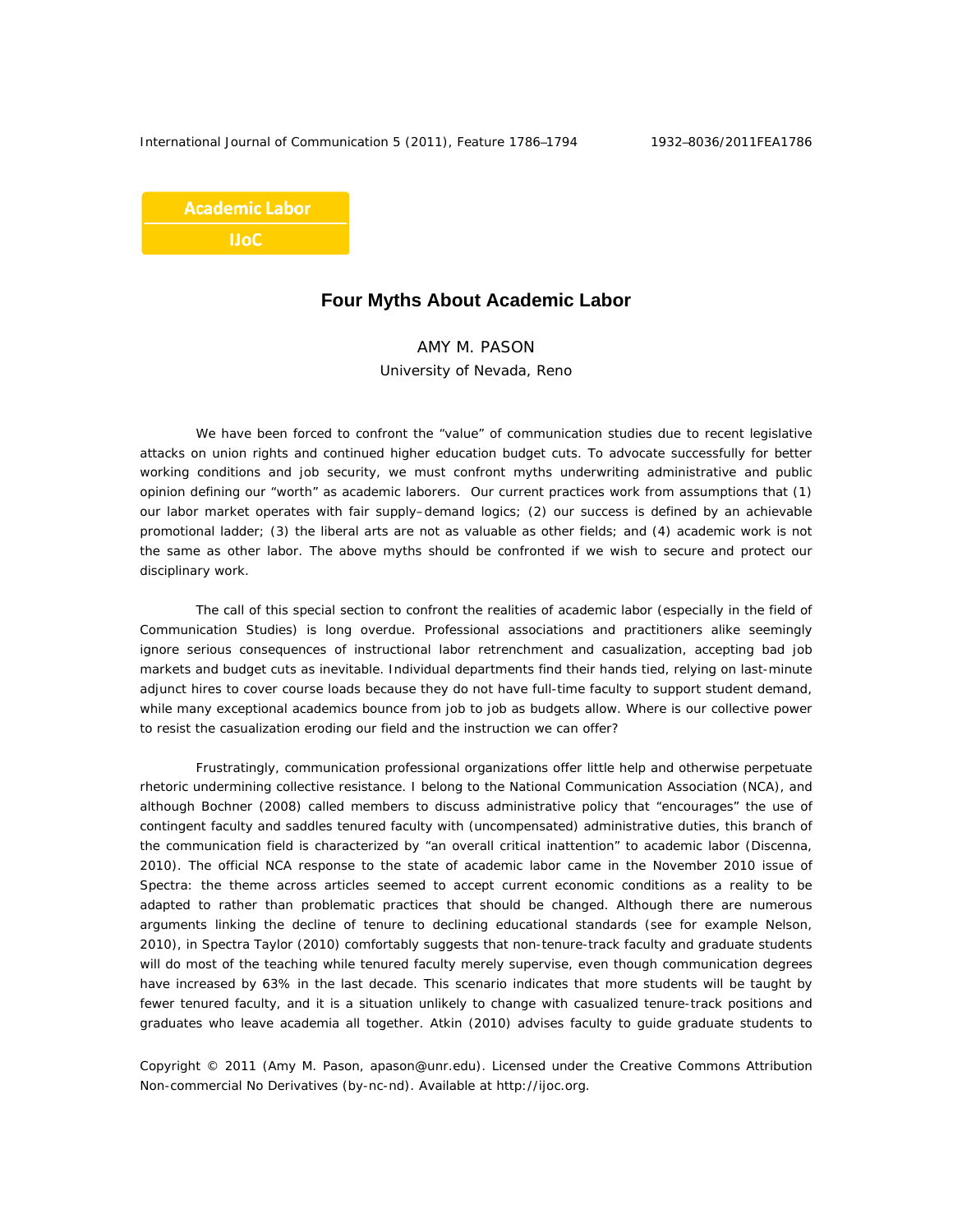non-academic positions, acknowledging the shrinking numbers of tenured positions. Should we accept this "reality" of academic labor even as it threatens the very existence of the communications field in the academy?

Public opinion becomes more critical of the costs of education, yet our professional associations offer few resources to protect our employment. Organizing as a graduate student at the University of Minnesota (U of M), I was perceived as irrational and greedy for demanding job security and fair wages. Like those affected by Wisconsin governor Scott Walker's anti-union legislation, U of M clerical, technical, and health care workers who went on strike in 2007 were told to "take one for the team" due to budget cuts, even though they merely demanded wage increases to meet inflation. Public educators are also told they are overpaid and clearly do not care about students if they strike. Similarly, many of us who supported the 2007 strike were instrumental in protesting increased graduate student fees in 2009—along with being told we were privileged and should give money back to the university through fees, we were told to deal with low pay now as better tenure-track jobs awaited us. If public opinion is hesitant to fund instructors and staff providing education, then it makes it easier for administrations to justify instructional cuts overall.

Far too many educators and administrators *do* accept current labor conditions, placing blame on legislators or external factors. The examples above are endemic to problematic rhetoric preventing us from confronting actual economic conditions and urging us to accept rhetorical myths and ideals of how we *think* labor works. My goal is to demystify these long-held assumptions so that members of our field, if not our professional organizations, can be critical and advocate for the labor conditions we do wish to see in our own universities and across the profession. Although I lay out the following claims in absolute terms, I do recognize there are exceptions to these rules and that not all universities/administrations react to economic crisis in the same way. At the same time, in true union spirit, these are the realities for many places, and what occurs in one workplace does affect the rest.

## *Myth 1: There Is a Job Market For Which You Must Be Competitive*

As a graduate student, I spent much of my time assessing my own value—literally what was I "worth"? Had I done enough to make myself competitive for the much-emphasized job market? In my time on "the market," horrific rumors of how "tight" or "bad" the market was pervaded all discussions by my colleagues. Rumored was that older faculty were not retiring and opening up tenure-track lines or that publication expectations have risen so much that one needs a book even to be considered by a search committee. In reality, numerous tenure-track positions were advertised—then canceled—because of budget cuts, being replaced by last-minute "visiting," one-year lecturer, or adjunct positions. Perhaps this is a similar "fake" market to what Cary Nelson (foreword to Bousquet, 2008) admonishes the Modern Language Association for perpetuating: presuming tenure position availability is based on meeting instructional demand even though instructional demand has been increasingly met by graduate student and adjunct labor. In other words, the job market we *assume* to exist is not the one operating in practice. Although we should make ourselves "marketable" for possible employment by being productive instructors and researchers, we also have to recognize the positions available are directly caused by administrative decisions and not invisible market forces.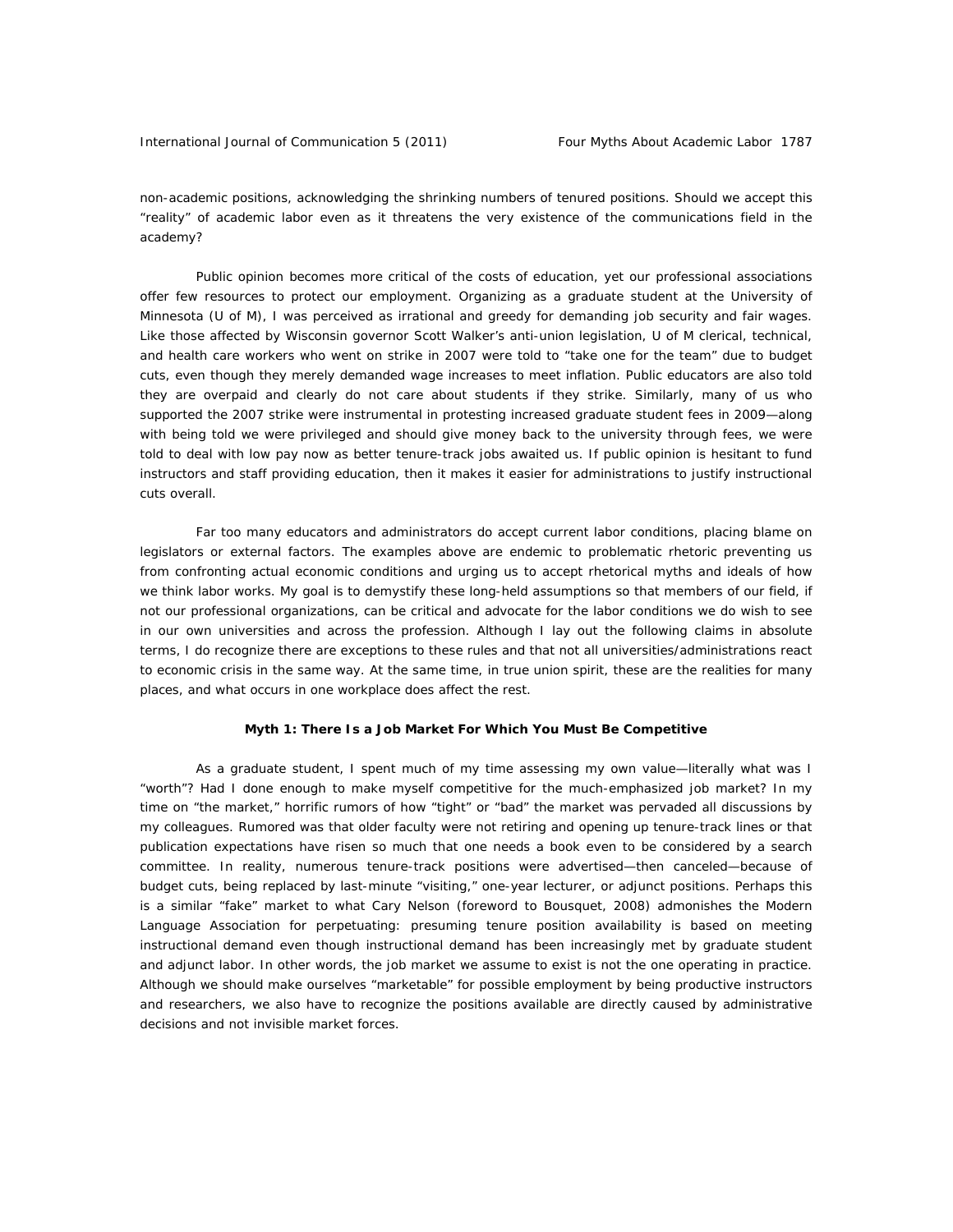NCA's position on the "market" should equally be admonished as it plays into neoliberal logics placing blame on individuals for their own employment potential. To be "competitive" means graduate students should be trained in both quantitative and qualitative methods (even as tenure-track descriptions become more specialized) and should publish articles in "well placed" journals before graduation (see Atkin, 2010). Atkin asserts we have "over-produced" PhDs for the available positions, so all should look for employment outside of academia as well. Given this reasoning, if one does not do enough to compete for limited permanent positions, it is one's own fault and choice to exist on adjunct positions. Moreover, it is the field's fault for training so many graduate students even though we rely on their teaching to meet increased student demand. Again, we are laboring under false realities and perpetuating our own job market myth.

Bousquet (2008) exposes a truer version of academic labor. Unlike our ideal that most undergraduates take courses from tenured faculty, Bousquet shows nearly 75% of university instruction is conducted by graduate students and non-tenured faculty. Instead of overproducing PhDs, programs produce "just enough" lower-priced graduate students to teach introductory courses. For administrations concerned with the bottom line, graduate students provide a logical, continuous stream of cheap labor as more graduate students are ready to replace the ones who graduate, and the more courses can be covered by cheaper graduates and adjuncts, the less we need tenure-track positions at all. When faculty retire, those tenure-track lines do not open up to newly minted PhDs—they are eliminated and lost, opening up only contingent course-by-course positions. Although "visiting" professor positions provide a year of security and benefits, the visitor has no home institution to return to. The "real" job market is based on how many positions administrations allow departments to keep (because of budgets), and not because of (quality) instructional needs.

As tuition and fees increase along with increasing student enrollment, it is perplexing why administrative reactions to budget cuts are less about keeping the quality of education alive through stable faculty employment, cheapening instructional labor overall. As Bousquet (2008) forecasts, only a third of PhD earners will find tenure-track employment; producing fewer PhDs does not actually translate into increasing availability of those positions. At the same time as full-time faculty positions decrease due to budgets, it seems campuses are booming with new buildings, stadiums, and administrative positions. My fellow graduate organizers at the U of M held particularly contemptuous views of then-President Bruininks, who prioritized building a football stadium and creating administrative positions over wages for workers and instructors. Administrative positions at the U of M increased by 52 % where a dozen employees earned nearly \$3.2 million in wages alone (Kennedy, 2011), while the lowest-paid campus workers were denied wage increases. Bruininks' administrative bloat follows trends of other universities, where pretty buildings and administrators attract funding dollars and presumably denote better universities—leaving many of us wondering where the original mission of the university has gone. Again, we are looking for a job market for instructional labor even though administrations are largely not working to create or keep those positions.

Administrations benefit the more instructional labor buys into the job market myth. Whenever academic laborers *do* raise questions on how education is affected by the use of graduate students or contingent faculty, we are reminded to be happy we have a job at all. Those without a tenure-track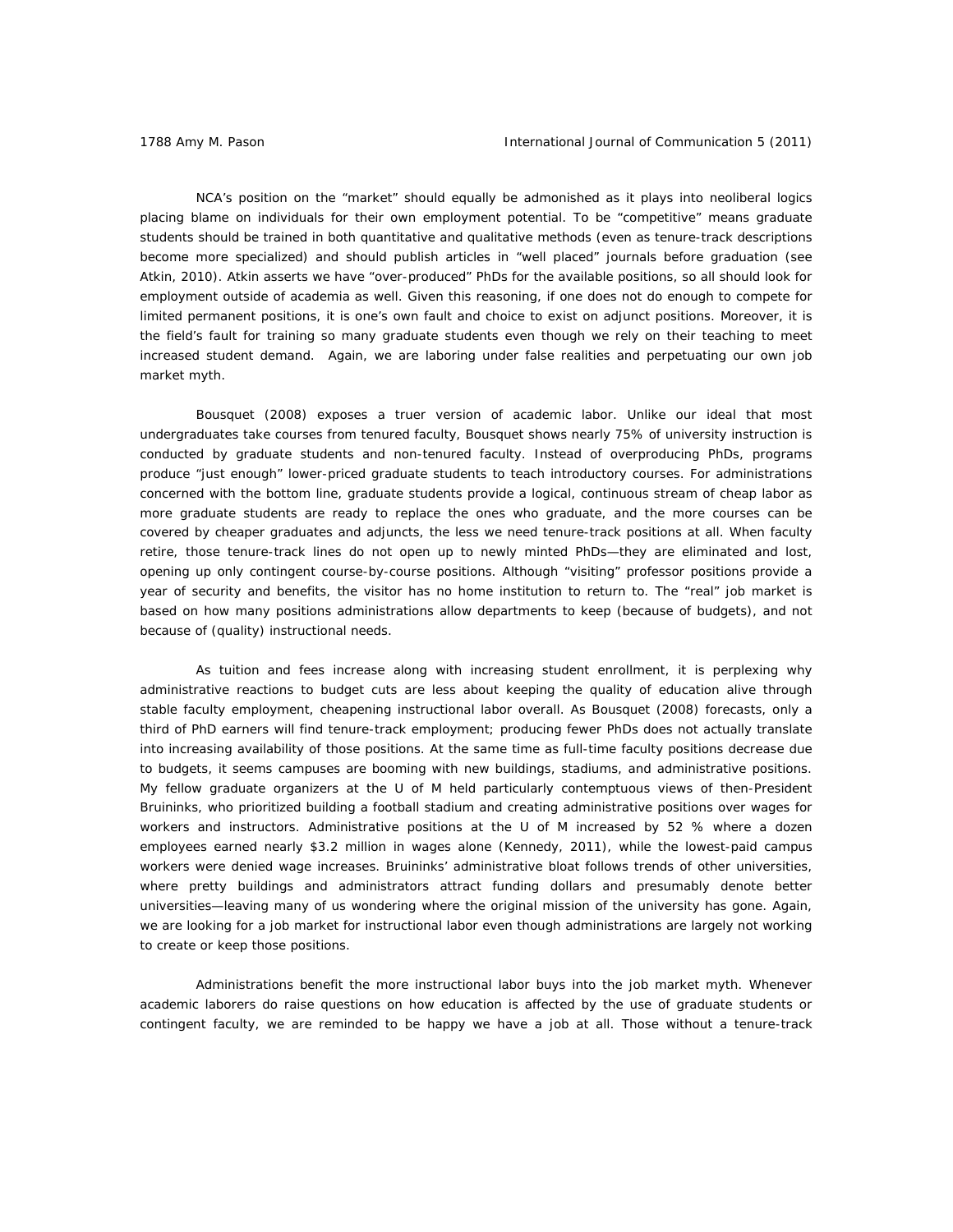position are told someday a "better" job market will come, however that market is manipulated and priced by administrative practices (Nelson, 1997). Meanwhile, departments "do more (teaching) with less (money)" without having much recourse to argue they *need* more full-time faculty to operate, lest they be cut completely to save university expense. Instead of throwing up our hands to "bad" job market years beyond our control, we should be working to defend (even create) tenure-track or full-time instructional positions to support quality instruction in the classroom and quality of life for the members of our field.

### *Myth 2: There Is a Ladder to Climb*

The second predominant myth, related to the first, is that the norm for academic positions is similar to the ideal corporate ladder. We pay our dues, learning along the way, advancing from apprentice graduate student through the ranks to become a professor with tenure. The ladder metaphor implies someone at the bottom is paid less for roughly doing the same work as a tenured professor—again, paying present dues to have more gainful future employment. With a majority of instruction being done by graduate students and adjuncts, in practice, the ladder is more of a maze, with horizontal rather than vertical advancement. Graduate students are primary instructors rather than apprentices, although lower wages for graduate and adjunct instructors are justified because of presumed lack of experience and better future employment to come. Not only should we attempt to gain back tenure-track positions to reinstate some ladder system, but we also have to work to better the conditions for graduate and adjunct instructors.

Admittedly, I've worked my way through my own maze of academic employment and was disillusioned from any notion of a "ladder" my first semester as a MA student. Although I had some mentoring (mainly from other graduate students), I was teaching my own section of public speaking mere months after being an undergraduate. As a PhD student, I was in the role of primary instructor mentoring my own colleagues, who served as my teaching assistants. Then I supplemented my graduate instruction by teaching adjunct classes to get my foot in the door at other institutions before becoming a visiting assistant professor on a one-year contract at yet another institution. Due to budget cuts and regardless of exceptional reviews by my department chair, I went from a visiting assistant professor to a lecturer at a different institution before finally getting a tenure-track contract. My reality does not match an apprentice model touted by administrations justifying lower pay for graduate students, which Watt (1997) and others have contended has not existed since the 1970s for most disciplines. Instead of climbing a ladder, I had to take steps forward and back to get to a tenure contract. The new norm of instructional labor is graduate and adjunct instructors teaching exceptionally—without much pay or job security—even though many of the communication skill courses they teach are service courses contributing to central university missions.

 Bousquet (2008) contends it is important to organize as graduate students because it is likely the only stable employment many academics will ever know. Through graduate unionization efforts, many graduate students now have health insurance along with stipends for teaching—some graduate instructors actually make *more* than their adjunct counterparts because of these benefits (Berube, 1997). Importantly, increasing the pay and value for those at the bottom of the presumed ladder also aids in increasing pay and value for those higher up the ladder. However, graduate unionizing has been challenged to prevent this from occurring—warranted by the myth of better, future employment. In the U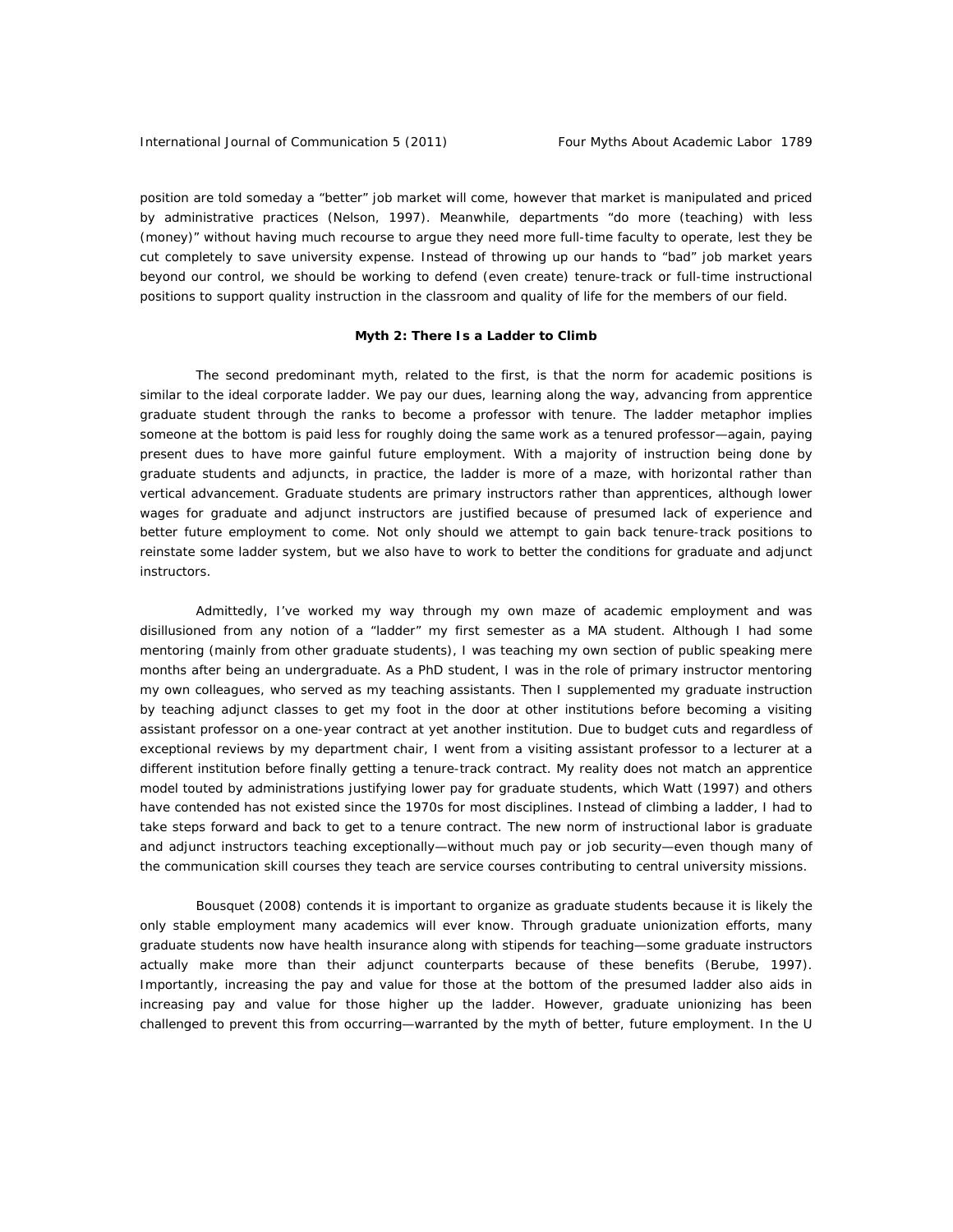of M graduate student fees protest in 2009, organizers argued that paying fees gave the university back about 10% of graduates' stipend pay, but a spokesperson for the university stated graduate students should not be concerned about their present wages because "This is part of their academic career; nobody's going to be a TA or RA for 20 years. . . . It's a step in their education" (cited in Potts, 2009). Graduate student unionizers know their present position is a step, but they also know future employment prospects may not compensate for wages lost in the present.

The ladder myth works to keep up the *hope* that better employment will come if we work hard enough—and obscures administrative practices relying on this false hope. Graduate students are paid less *now* because they are relying on an ideal future salary. Adjunct faculty are kept on a short leash and continue to teach well *now* in the hopes of more stable future positions. This is not to suggest that all who pursue graduate education should be or should want to be tenured professors committed to research *and* teaching, but it emphasizes that all levels of instructional labor deserve stable, fair conditions. Instructional quality increases when an educator spends more time developing lessons than searching for the next position or worrying about finances. Especially for the communication courses serving universitywide programs, we should recognize that our instructors deserve more than course-by-course contracts. The ladder is not a bad ideal, but the current "ladder" is more a maze. We need to stop discounting our present-day situations assuming something better is to come.

## *Myth 3: The Liberal Arts Are Less Valuable Than Other Fields*

Perhaps we are complacent about academic labor because we have bought into a myth that we are paid what we are worth on the imagined academic market. Public attention to rising tuition costs attempts to assign investment return value on different majors—liberal arts graduates earn far less than engineering graduates (Whoriskey, 2011), thus, by extension, liberal arts instruction should also cost less. More problematic, when liberal arts programs are threatened to be cut, public opinion is less likely to challenge such cuts because the liberal arts are considered unnecessary in comparison to science and engineering. Common sense blames liberal arts majors and practitioners for choosing an occupation they *knew* destined them to precarious employment and poverty. This public sentiment takes away our right to defend our jobs and the liberal arts, convincing us to accept our seemingly inevitable lot in life. However, we must recognize we do bring value to a university and do have the right to advocate.

Although *we* know education is more complex than return-on-investment logics dictate, we should not be quick to discount public sentiment as mere rhetoric. During the 2007 U of M worker strike, the administration was unmoved and refused to consider petitions by faculty and students on behalf of workers; thus public opinion becomes the only force to hold administrations accountable. However, public arguments support administrations rather than side with university workers. In the 2009 U of M student fees protests, opponents argued graduate students should stop complaining because if they wanted to make money, they should have gotten a degree in engineering instead. Arguing against liberal arts graduates, some suggested English or Art should only be pursued as hobbies on the side, although no one would notice if Art were eliminated anyway. Moreover, graduates were paid what they were worth since, unlike President Bruininks, who earned his \$700,000 salary, graduate students merely oversee just a "dozen or so" 18-year-olds (see comment section in Potts, 2009). Regardless that graduate students just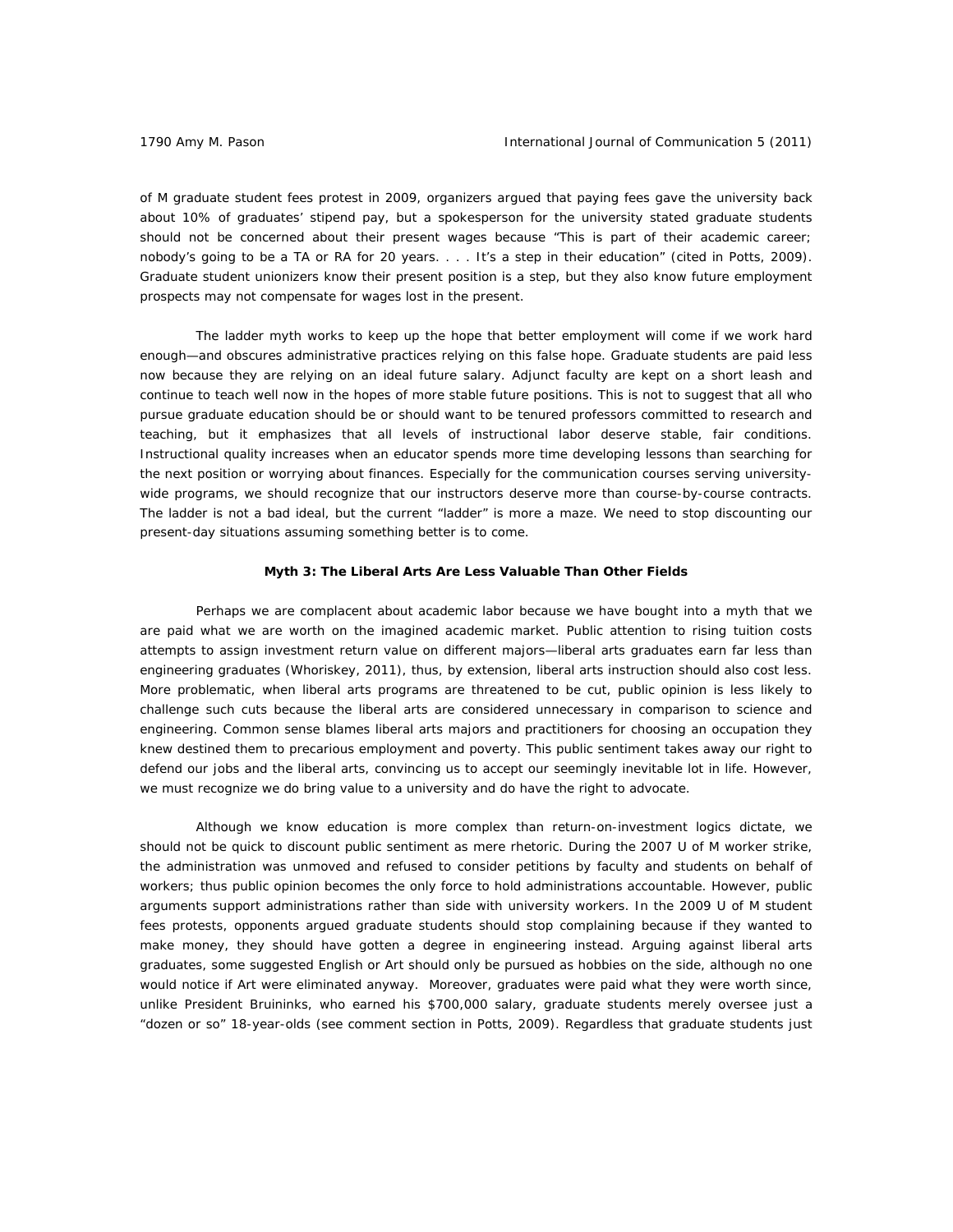wanted to limit the money they gave back to the university from their living stipend, and that most of us can't remember when we *just* taught a *dozen* or so undergraduates, if the public does not see a problem with pay inequities or cutting liberal arts, then why should we? Clearly, we should pay the university itself for the contributions we make in teaching and service, and we are in the wrong for even bringing up the issue.

Part of being satisfied with the salaries we are assigned (at whatever teaching level) is that we put faith into a university system presumably operating under traditional supply and demand or at least presume we are being paid comparably to *other* liberal arts scholars. The reality of academic labor value is more complex, with some institutions paying adjuncts \$2,000 per public speaking class while others pay \$4,000 or more. Within universities, rubrics based on administrative constructed meritocracies justify paying professors in one department based on the projected funding and reputation rankings a "star academic" might bring, while relying on cheap teaching labor in other departments (see the U of M's use of Strategic Positioning in Pason, 2008). In short, we should question how value is assigned throughout the university while advocating for more equitable pay across the board.

Although engineers will probably always earn more than liberal arts majors outside of the academy, changing how we understand the value of the liberal arts might start with changing administrative practices pricing employment within the university. For example, Nelson (foreword to Bousquet, 2008) advocates limits to administrative pay to \$300,000, with higher-end faculty salaries being capped at \$200,000. My visiting position was at a fully unionized institution, with transparent rubrics determining one's salary based on experience and position. At the same institution, budget cuts were dealt with by a university-wide effort instead of decisions being made by a few administrators with all the power. Perhaps if we reduce inequities within our universities, we can make a case to the public that all fields are valued equally.

## *Myth 4: We Are Not Workers*

What I have been suggesting by exposing the above myths is also that we must work to organize ourselves as workers against trends eroding academic labor. Radically, we must recognize academic labor is not different from other forms of labor: we are workers (Mattson, 2003). Our worker status conveniently comes into play when administrations reprimand and quell unionizing efforts on the premise we are university employees. However, the moment faculty invoke worker status to unionize, they are reminded that collegial relationships and professionalism supersedes any worker status (Berube, 1997; Discenna, 2010). It is our subject position as *workers* that allows us to advocate for our working conditions, so we should claim to be workers.

Convincing ourselves we are workers is a challenge in itself because many of us switch from identity to identity based on the nature of our work. Sometimes we see ourselves as *students* gaining an education. Sometimes we see ourselves as *teachers* belonging to a community of other communication instructors. Sometimes we see ourselves as *researchers* contributing to our wider academic discipline. Less often, we might see ourselves as members of our *campus community,* where we are active in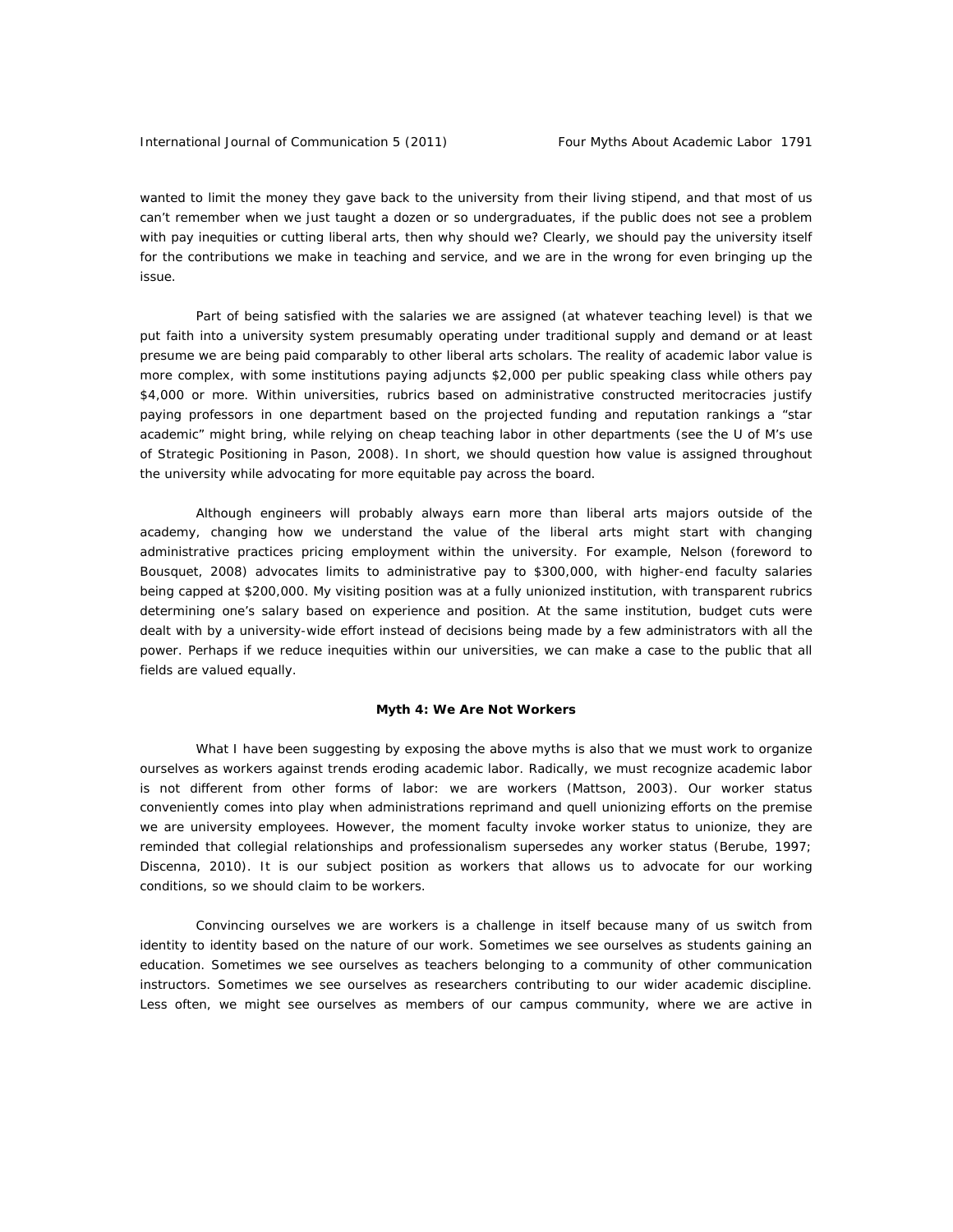administration or the general working conditions at our home institutions. Importantly, we should not allow these various subject positions to divide us or our ability to act collectively when jobs are at stake.

The division of subject positions undermining advocacy became clear in the 2007 worker strike at the U of M. Those who saw themselves foremost as *teachers* crossed picket lines to serve students, while faculty who prioritized their role as *researchers* for their various fields continued laboring removed from the workers' struggles. For those of us wanting to support the strike, we were reminded by administration of our role as *workers—*non-unionized workers—who could not legally join strike efforts. Given this, it was harder to convince other students and faculty the strike was also *their* fight, and that they, too, were workers. In other graduate student unionization efforts, the right to organize as workers has been denied because *students* cannot be considered employees even when they are under contract to teach their own courses (Jessup, 2003). Professional identifications have some faculty swearing more allegiance to disciplines at large instead of recognizing the working conditions at their own institutions. Our professional associations clearly are not protecting jobs at individual institutions; thus it is up to us to advocate for ourselves.

 In large measure, any effort at organizing requires building alliances and showing that one's individual working conditions affect another's (Robin & Stephens, 1997). Decreasing clerical positions increases administrative loads on regular faculty. Increasing administrative loads on faculty decreases mentoring time with graduate students, and so on. The common denominator: we are all *workers.* Even in exposing these myths, it is hard to prescribe clear prescriptions for next steps. Certainly, those with the most job security should support those without the comfort of tenure by advocating for permanent, not contingent, instructional labor. Our focus should be less on creating graduate students competitive for fake job markets and to advocate and protect instructional labor across the board against administrative cuts. At minimum, we should stop accepting and adapting to the situation *as it is* and recognize that *it can be changed*. We should start to recognize our power to work together, *as workers,* to reclaim the ideal of education.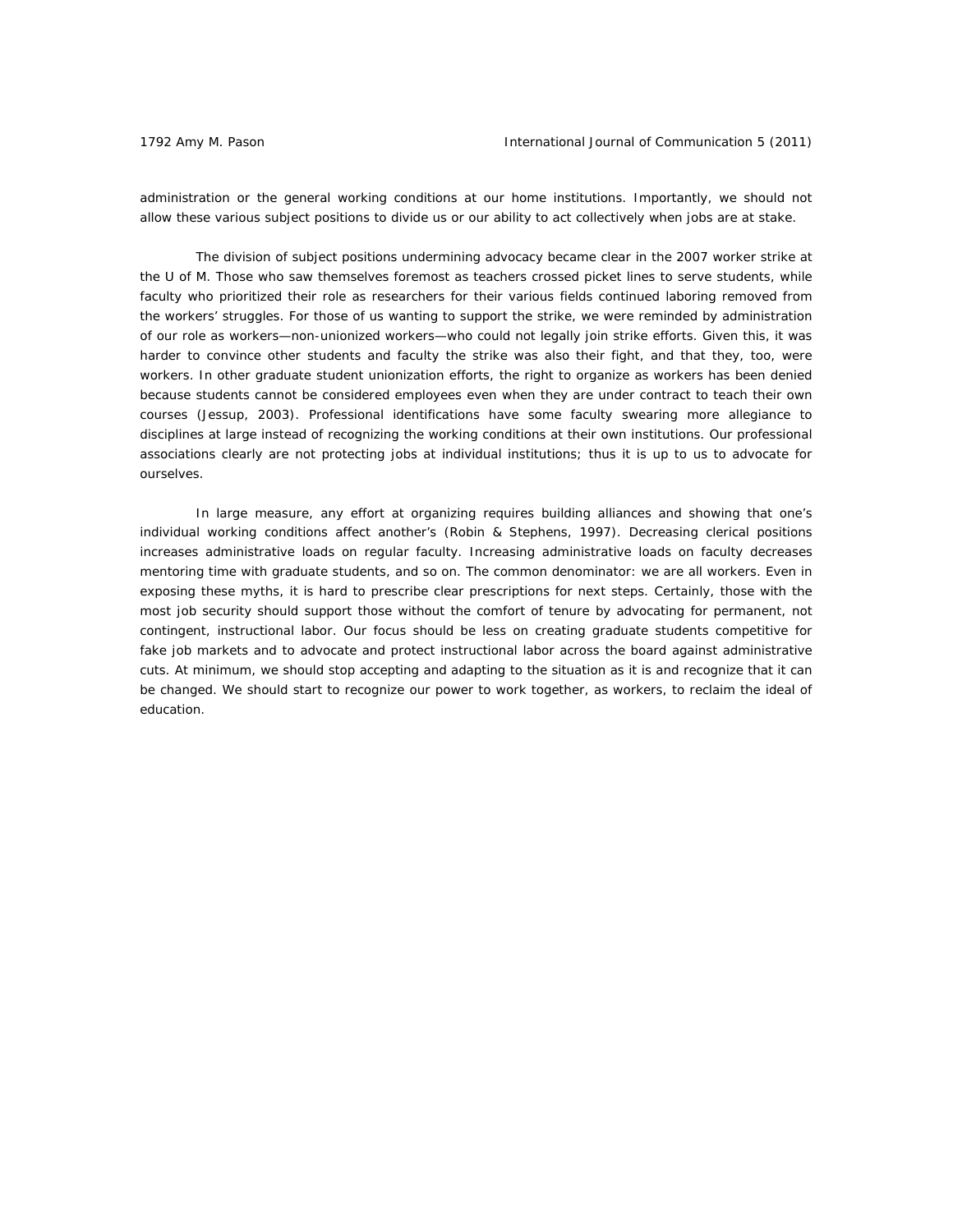### **References**

Atkin, C. (2010, November). Training the communication researcher of the future. *Spectra,* 16–18.

- Berube, M. (1997). The blessed of the Earth. In C. Nelson (Ed.), *Will teach for food: Academic labor in crisis.* Minneapolis, MN: University of Minneapolis Press.
- Bochner, A. (2008, March). An impoverished professoriate and the future of tenure. *Spectra,* 3–4.
- Bousquet, M. (2008). *How the university works: Higher education and the low-wage nation*. New York, NY: New York University Press.
- Discenna, T. A. (2010). The rhetoric of graduate employee unionization: Critical rhetoric and the Yale Grade Strike. *Communication Quarterly, 58*(1), 19–35. doi: 10.1080/01463370903489149
- Jessup, L. (2003). The campaign for union rights at NYU. In B. Johnson, P. Kavanaugh, & K. Mattson (Eds.), *Steal this university: The rise of the corporate university and the academic labor movement.* New York, NY: Routledge.
- Kennedy, T. (2011, June 29). U fights charges of top heavy-staffing. *Star Tribune* (online). Retrieved from http://www.startribune.com/local/124686258.html
- Mattson, K. (2003). How I became a worker. In B. Johnson, P. Kavanaugh, & K. Mattson (Eds.), *Steal this*  university: The rise of the corporate university and the academic labor movement. New York, NY: Routledge.
- Nelson, C. (1997). Introduction: Between crisis and opportunity: The future of the academic workplace. In C. Nelson (Ed.). *Will teach for food: Academic labor in crisis.* Minneapolis, MN: University of Minneapolis Press.
- Nelson, C. (2010, Winter). Why college students need professors with tenure. *The Key Reporter (Phi Beta Kappa),* 6.
- Pason, A. (2008). We are all workers: A class analysis of university labour strikes. *Ephemera, 8*(3), 322– 330. Retrieved from http://www.ephemeraweb.org/journal/8-3/8-3pason.pdf
- Potts, I. (2009, February 2). Some grad students protest "exorbitant" fees. *Minnesota Daily* (online). Retrieved from http://www.mndaily.com/2009/02/02/some-grad-students-protest-exorbitantfees
- Robin, M., & Stephens, M. (1997). Against the grain: Organizing TAs at Yale. In C. Nelson (Ed.), *Will teach for food: Academic labor in crisis.* Minneapolis, MN: University of Minneapolis Press.